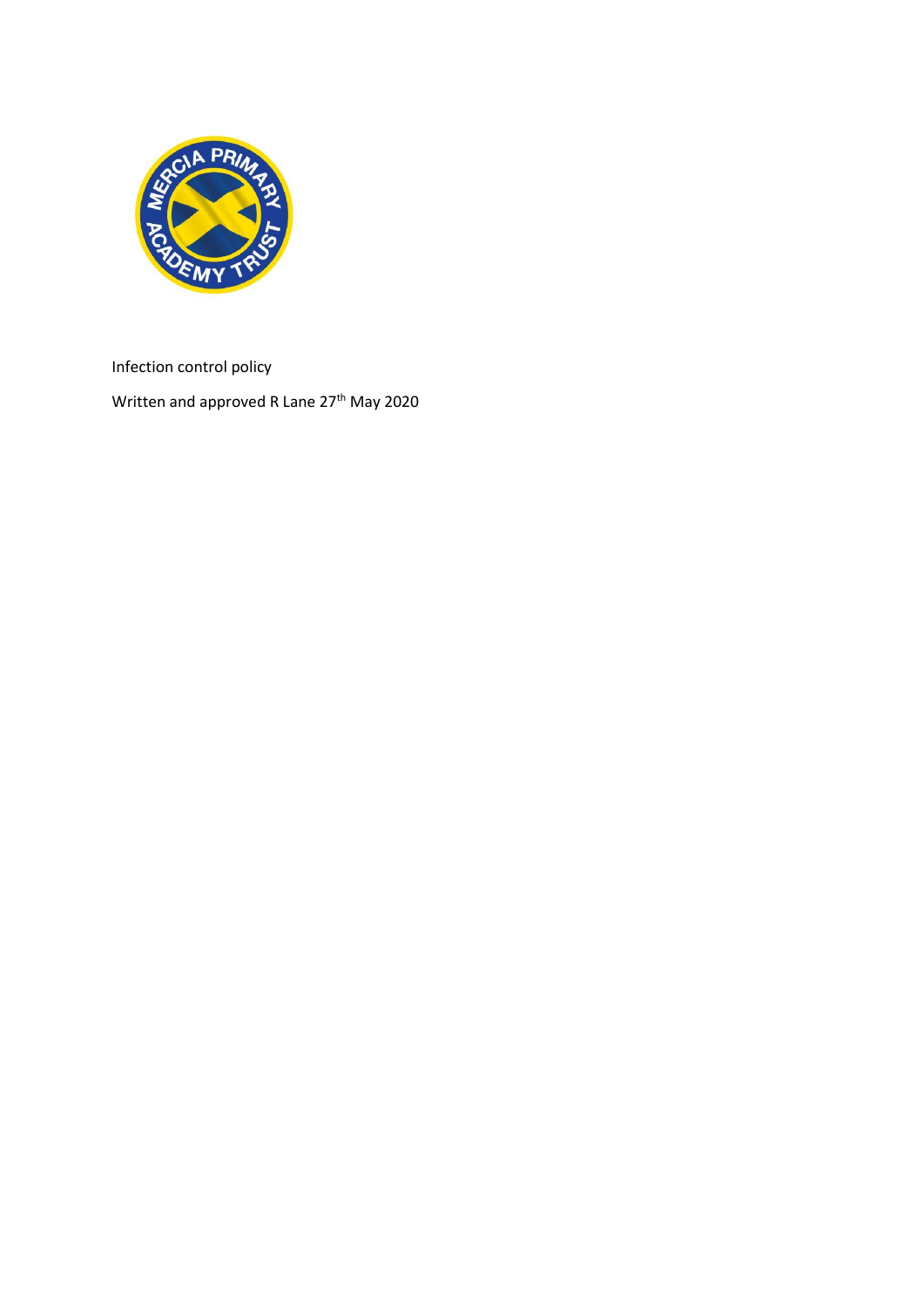#### **Introduction**

This policy has been written following guidance from Public Health England guidance on infection control and winter readiness.

#### **Aim and objectives**

This policy aims to provide the school community with guidance when preparing for, and in the event of an outbreak of an infection such as pandemic influenza or any contagious illness.

#### **Principles**

The school recognises that infections such as influenza pandemics are not new. No-one knows exactly when the school will be faced with having to deal with a potentially contagious illness amongst its community.

We recognise the need to be prepared. Infections are likely to spread particularly rapidly in schools and as children may have no residual immunity, they could be amongst the groups worst affected. We recognise that closing the school may be necessary in exceptional circumstances in order to control an infection. However we will strive to remain open unless advised otherwise. Good pastoral care includes promoting healthy living and good hand hygiene. School staff will give pupils positive messages about health and well-being through lessons and through conversations with pupils.

# **Planning and preparing**

In the event of the school becoming aware that a pupil or member of staff has an infectious illness we would direct their parents to report to their GP and inform Public Health England During an outbreak of an infectious illness such as pandemic influenza the school will seek to operate as normally as possible but will plan for higher levels of staff absence.

The decision on whether school should remain open or close will be based on medical evidence.

This will be discussed with the Health Protection Agency and the Government.

It is likely that school will remain open but we recognise the fact that both the illness itself and the caring responsibilities of staff will impact staff absence levels.

The school will close if we cannot provide adequate supervision for the children.

#### **Infection control**

Infections are usually spread from person to person by close contact, for example

Infected people can pass a virus to others through large droplets when coughing, sneezing.

Through direct contact with an infected person: for example if you shake or hold their hand and then touch your own mouth, eyes, nose without first washing your hands. Or even talking at a close distance.

Viruses can also survive longer on hard and soft surfaces.

Staff and children are given the following advice about how to reduce the risk of passing on infections to others:

Wash hands regularly, particularly after coughing, sneezing or blowing your nose.

Minimise contact between your hands and mouth/nose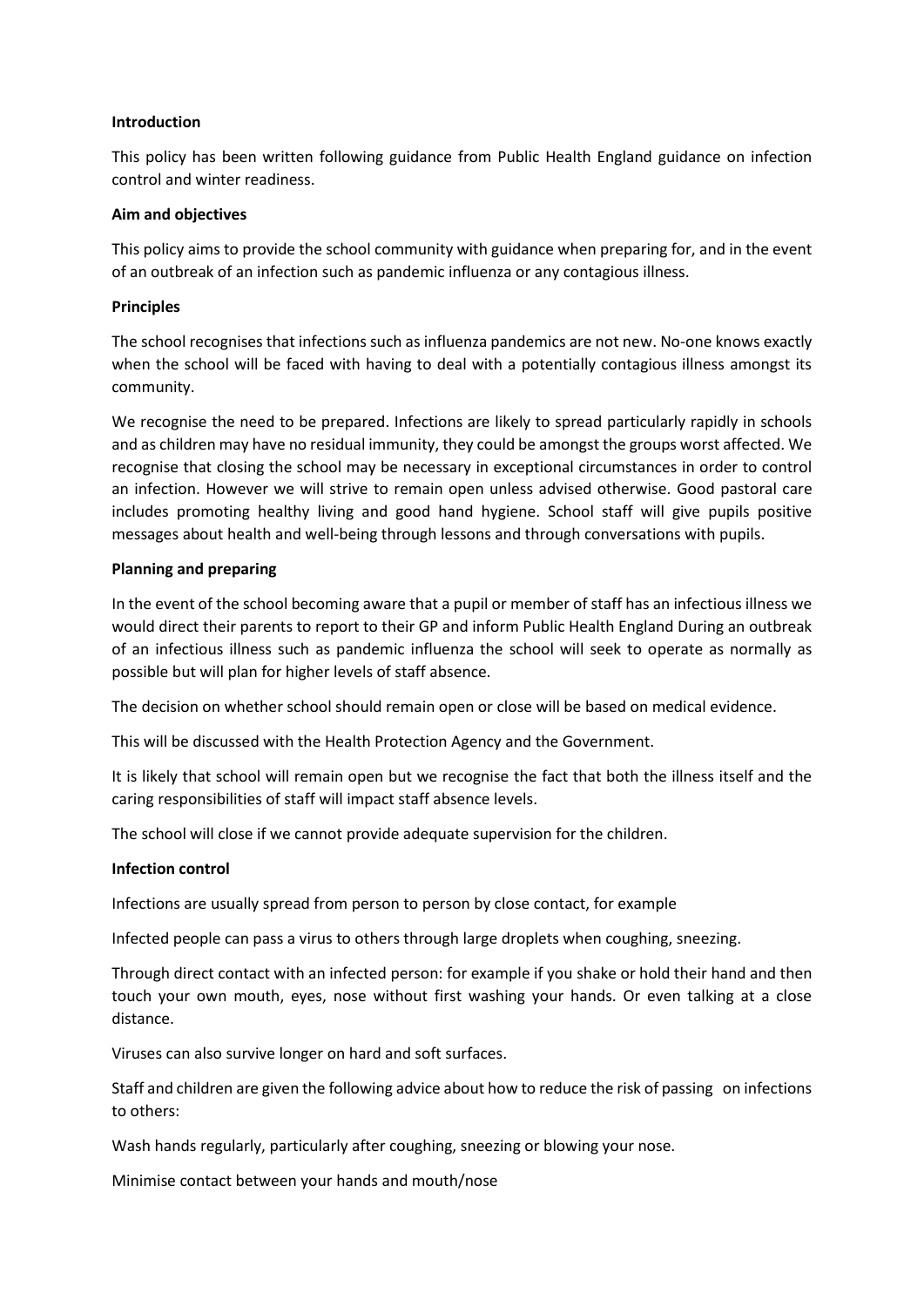Cover your nose and mouth when coughing and sneezing or in crook of elbow.

Do not attend school if you have an infectious illness.

These messages are promoted through posters around the school, in assemblies and through Personal and Social Education lessons.

# **HAND WASHING IS THE SINGLE MOST IMPORTANT PART OF INFECTION CONTROL IN SCHOOLS**

Minimise sources of contamination

We wash hands before and handling foods

To control the spread of infection

- We ensure good handwashing procedures (toilet, handling animals, soil food)
- Children encouraged to wipe and blow their own noses and dispose of soiled tissues in waste bins.
- We wear protective clothing when dealing with accidents and incidents.

# **Personal protective equipment (PPE)**

Disposable non-powdered vinyl or latex-free CE-marked gloves, face coverings (if advised) and disposable plastic aprons are worn where there is a risk of splashing or contamination with blood/body fluids (for example, nappy or pad changing) by all staff. All staff wear masks in communal areas. Any essential visitors will be asked to wear a mask for their time in school.

From the second lockdown parents are asked to wear masks on the school grounds when collecting their children at home time.

# **Covid-19 Test and Trace:**

On arrival to all MPAT sites, all visitors will be requested to provide contact details in line with NHS test and trace service. All data collected by the Trust will be processed in accordance with our retention, destruction, data protection and data security policies. All data collected for test and trace purposes will be retained for 21 days in accordance with the government guidelines and then securely destroyed by the school. Visitors will be encouraged to use the track and trace app.

# **Cleaning of the environment**

Cleaning throughout the school is frequent and thorough including the cleaning of all toys and equipment in class. Cleaning of the environment, cleaning equipment such as buckets are colour coded and cleaned and replaced as needed. Cleaning contracts are monitored regularly and ensure cleaners have access to PPE. Additional cleaning of door handles, toilets etc will take place during the day.

# **Cleaning of blood and body fluid spillages**

All spillages of blood, faeces, saliva, vomit, nasal and eye discharges are cleaned up immediately (with staff wearing PPE). When spillages occur, they are cleaned using a product that combines both a detergent and a disinfectant to be effective against bacteria and viruses and suitable for the surfaces used on. Mops are never used for cleaning up blood and body fluid spillages – disposable paper towels are used and waste is disposed in secure bins along with nappies.

# **Vulnerable children**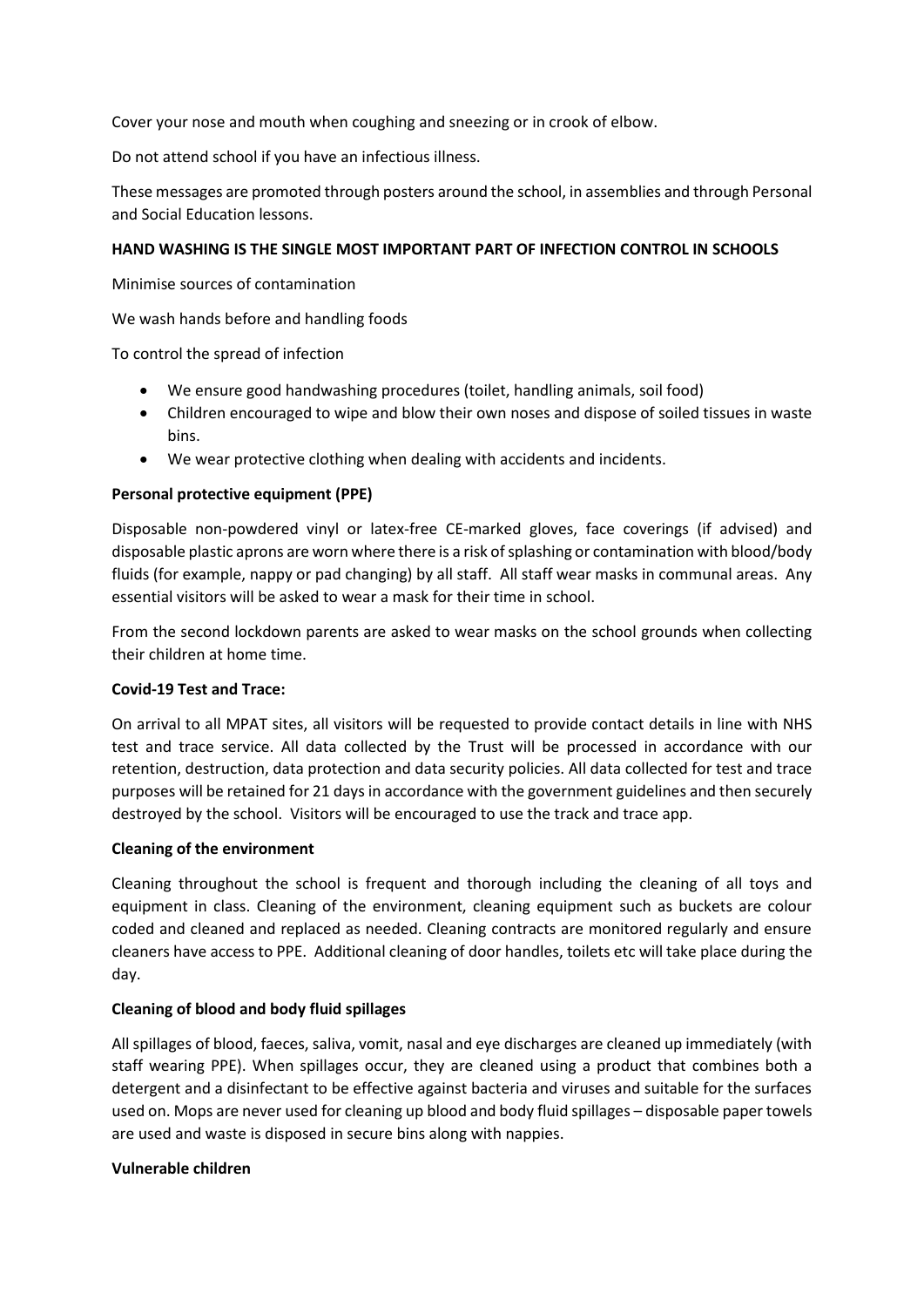Some medical conditions make children vulnerable to infections that would rarely be serious in most children, these include those being treated for leukaemia or other cancers, on high doses of steroids and with conditions that seriously reduce immunity.

The school will have been made aware of such children.

These children are particularly vulnerable to chickenpox, measles or parvovirus B19 and, if exposed to either of these, the school will contact the parent/carer and inform them promptly and further medical advice sought. It may be advisable for these children to have additional immunisations, for example pneumococcal and influenza.

# **Female staff – pregnancy**

Risk assessments are completed and updated for all staff who are pregnant. If a pregnant woman develops a rash or is in direct contact with someone with a potentially infectious rash, this should be investigated according to PHE guidelines by a doctor. The greatest risk to pregnant women from such infections comes from their own child/children, rather than the workplace. Some specific risks are:

Chicken Pox can affect the pregnancy if a woman has not already had the infection.

Report exposure to midwife and GP at any stage of exposure.

The GP and antenatal carer will arrange a blood test to check for immunity. Shingles is caused by the same virus as chickenpox, so anyone who has not had chickenpox is potentially vulnerable to the infection if they have close contact with a case of shingles.

German Measles (rubella). If a pregnant woman comes into contact with German Measles she should inform her GP and antenatal carer immediately to ensure investigation. The infection may affect the developing baby if the woman is not immune and is exposed in early pregnancy. Measles during pregnancy can result in early delivery or even loss of the baby. If a pregnant woman is exposed she should immediately inform whoever is giving antenatal care to ensure investigation.

Slapped Cheek Disease (parvovirus B19) can occasionally affect an unborn child. If exposed early in pregnancy (before 20 weeks), inform whoever is giving antenatal care as this must be investigated promptly.

This advice also applies to pregnant students.

In school we follow the guidelines set by the Health Protection Agency, regarding the recommended period of time that pupils should be absent from school.

Detailed information about many conditions is available at http://www.hpa.org.uk/.

It is important to note that the school are unable to authorise absence on medical grounds or illness for conditions where the guidelines state that no period of absence is recommended; e.g. head lice.

This information can be made available in a range of formats and languages, including Braille and large print. If this would be useful to you or someone you know, please contact your Directorate HR Unit.

Approved by: …………………………………………………………..

Director, Mercia Primary Academy Trust *A signed copy of this document is available from the school office.*